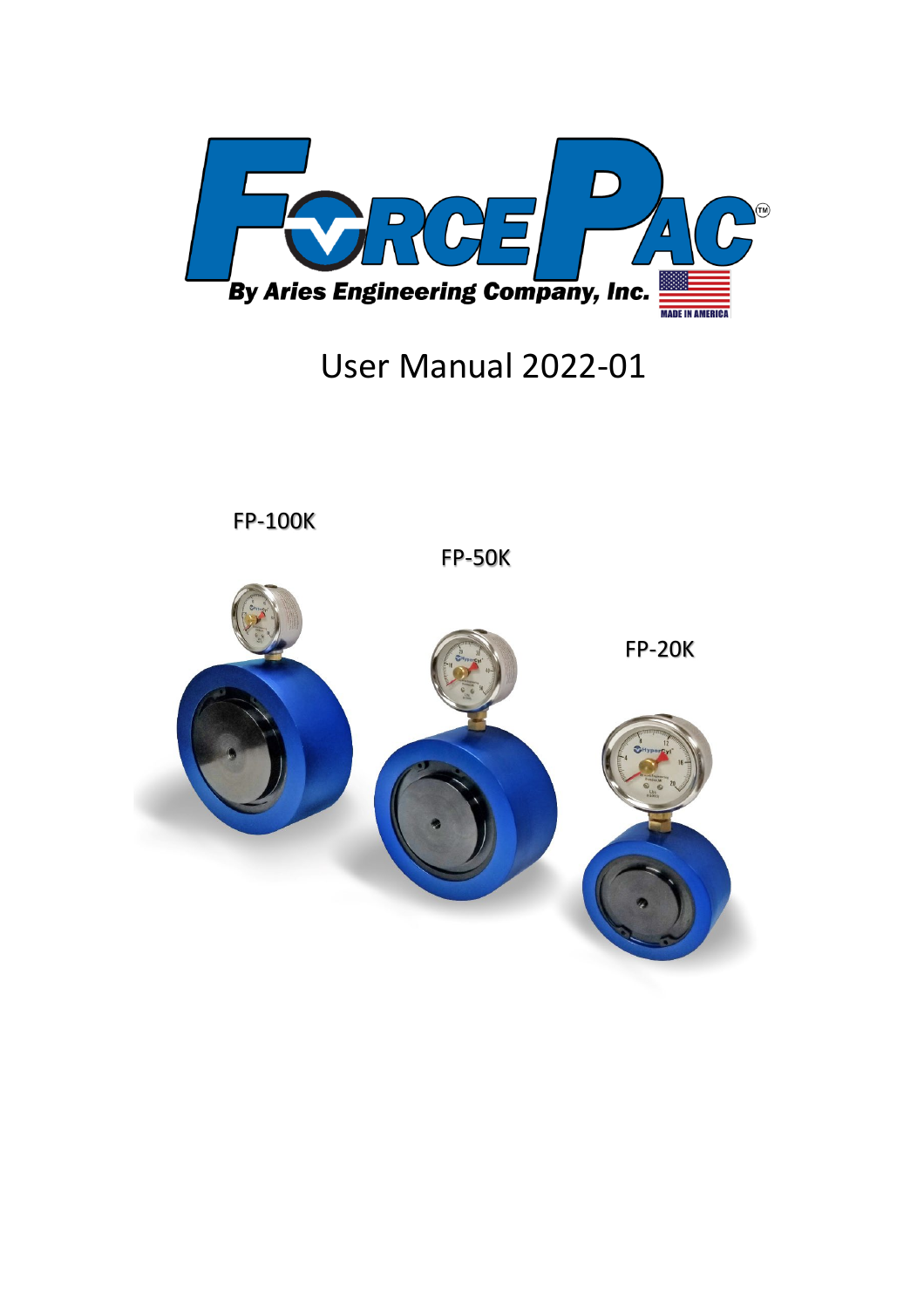# Table of contents

| 1.0 |  |
|-----|--|
|     |  |
|     |  |
| 2.0 |  |
|     |  |
|     |  |
|     |  |
|     |  |
| 3.0 |  |
|     |  |
|     |  |
|     |  |
| 4.0 |  |
|     |  |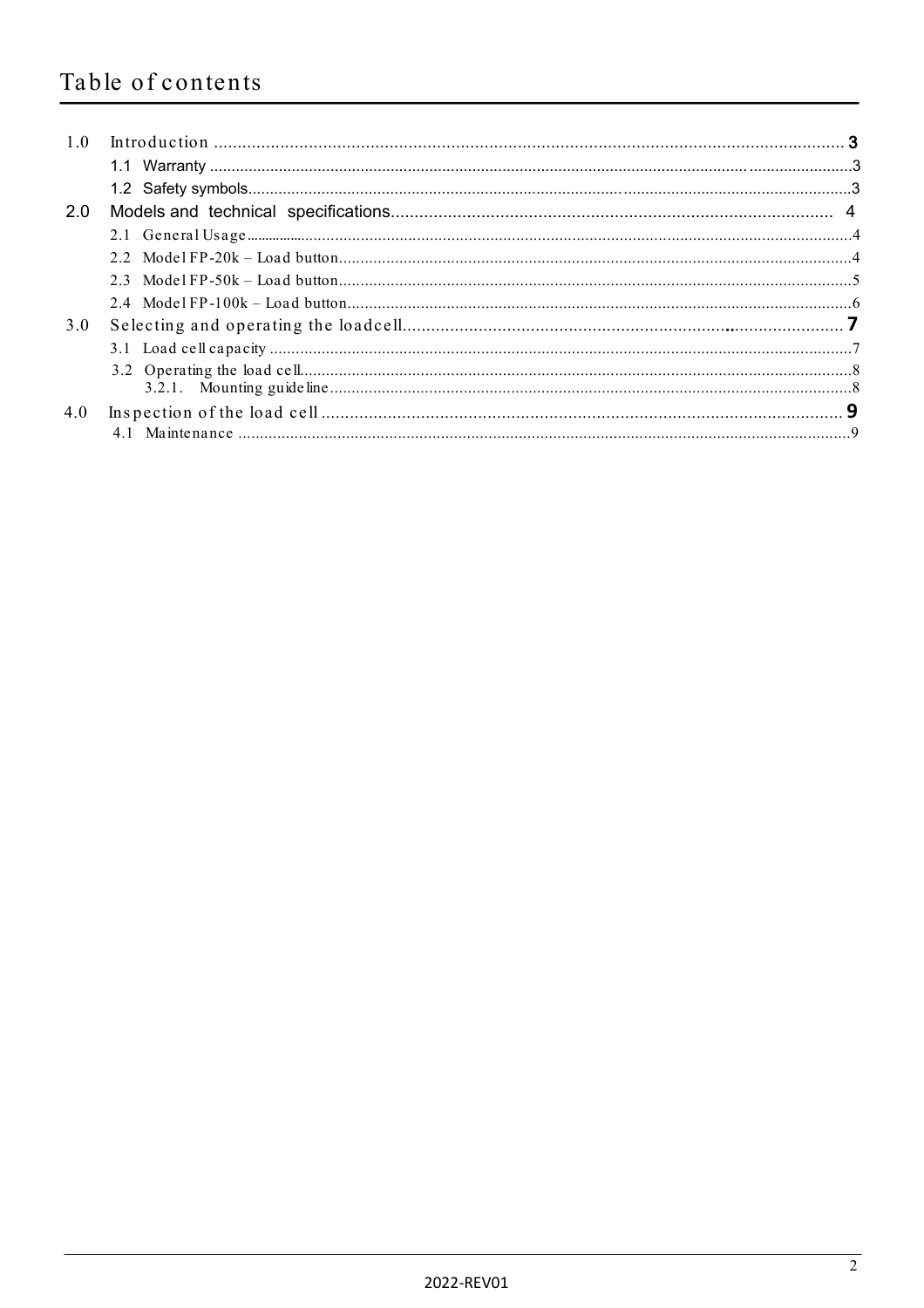#### 1.1 Warranty

This instrument is warranted against defects in workmanship, material and design for one (1) year from date of delivery to the extent that Aries Engineering Company will, at its sole option, repair or replace the instrument or any part thereof which is defective, provided, however, that this warranty shall not apply to instruments subjected to tampering, abuse, or exposed to highly corrosive conditions.

This warranty is voidable if the purchaser fails to follow any and all instructions, warnings or cautions in the instrument's User Manual.

If a manufacturing defect is found, Aries Engineering Company will replace or repair the instrument or replace any defective part thereof without charge; however, AEC's obligation hereunder does not include the cost of transportation, which must be owned by the customer. AEC assumes no responsibility for damage in transit, and any claims for such damage should be presented to the carrier by the purchaser.

#### Technical assistance

Please contact Aries Engineering Company/Service if you require technical assistance. 734-529-8855 or e-mail to service@[hypercyl.com](mailto:service@hypercyl.com)

## 1.2 Safety s ymbols

This manual contains a number of safety symbols designed to draw your attention to instructions, which must be followed when using the instrument, as well as any risks involved.



#### Warning

Conditions and actions that may compromise the safe use of the instrument and result in considerable personal or material damage.



#### Caution…

Conditions and actions that may compromise the safe use of the instrument and result in slight personal or material damage.

#### Note…

Special situations, which demand the user's attention.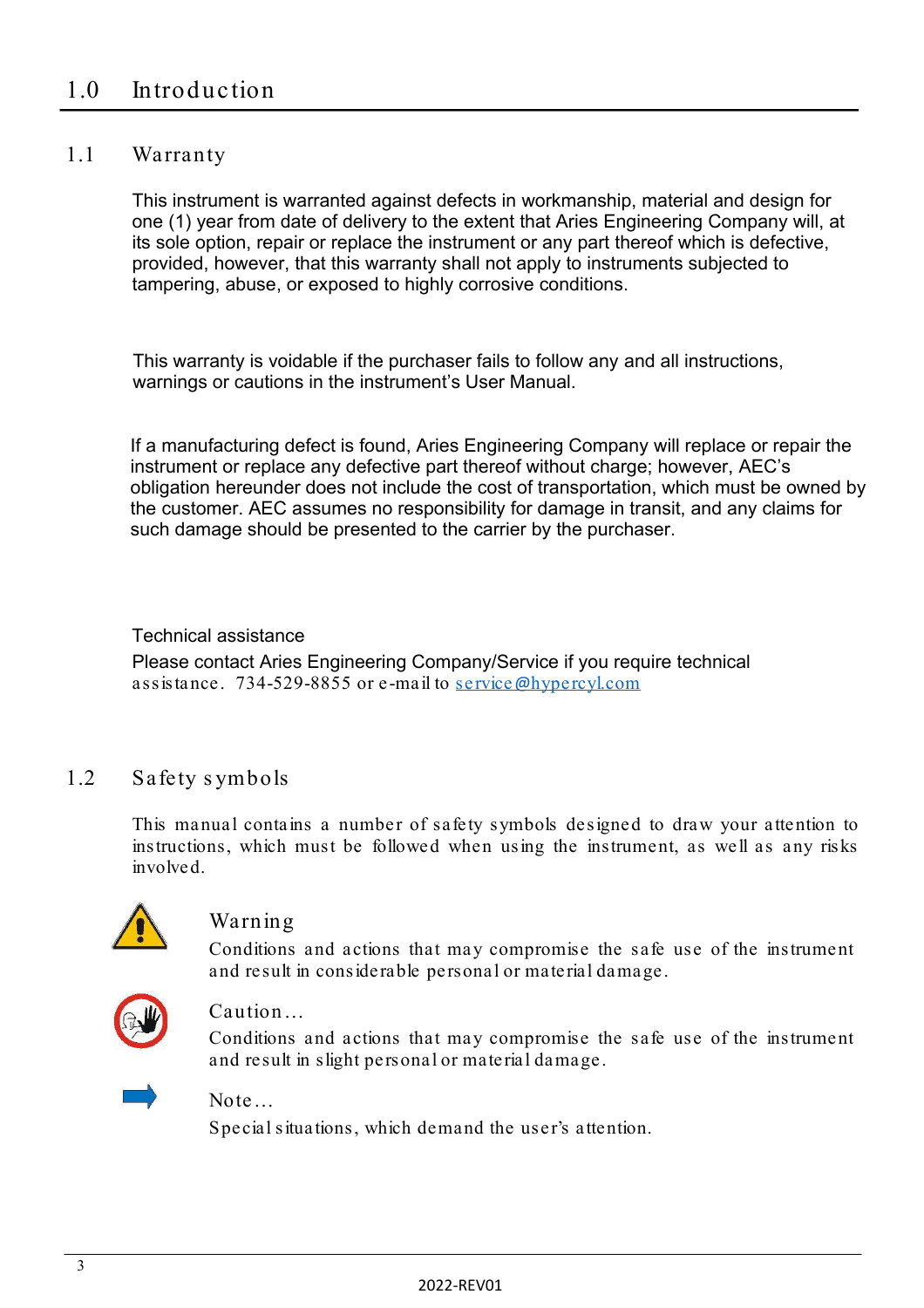## 2.1 Type of meas uring tas k



Aries Engineering Company's ForcePac is intended to be used on a singular bases to verify load exertion and it is not suggested to be a permanent fixture to any machine or process. In addition, the ForcePac is NOT designed for high impact loads. High impact loading may damage the load button and create an unsafe environment for the operator.

## 2.2 Model FP-20**K** – (20,000 lb. **Capacity Load button**)



### **DIMENSIONAL INFORMATION:**

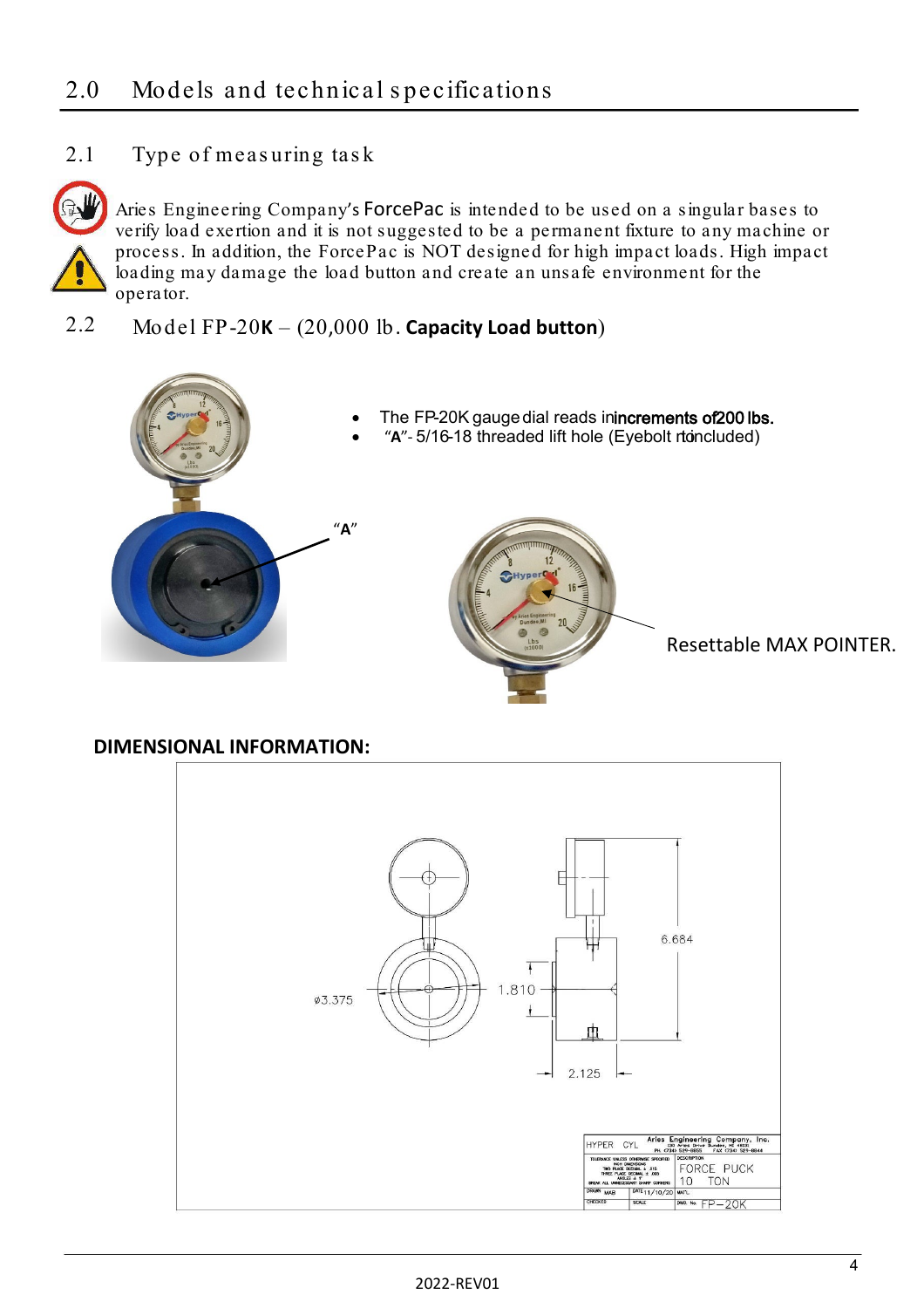## 2.3 Model FP-50**K** – (50,000 lb. **Capacity Load button**)



**DIMENSIONAL INFORMATION:**

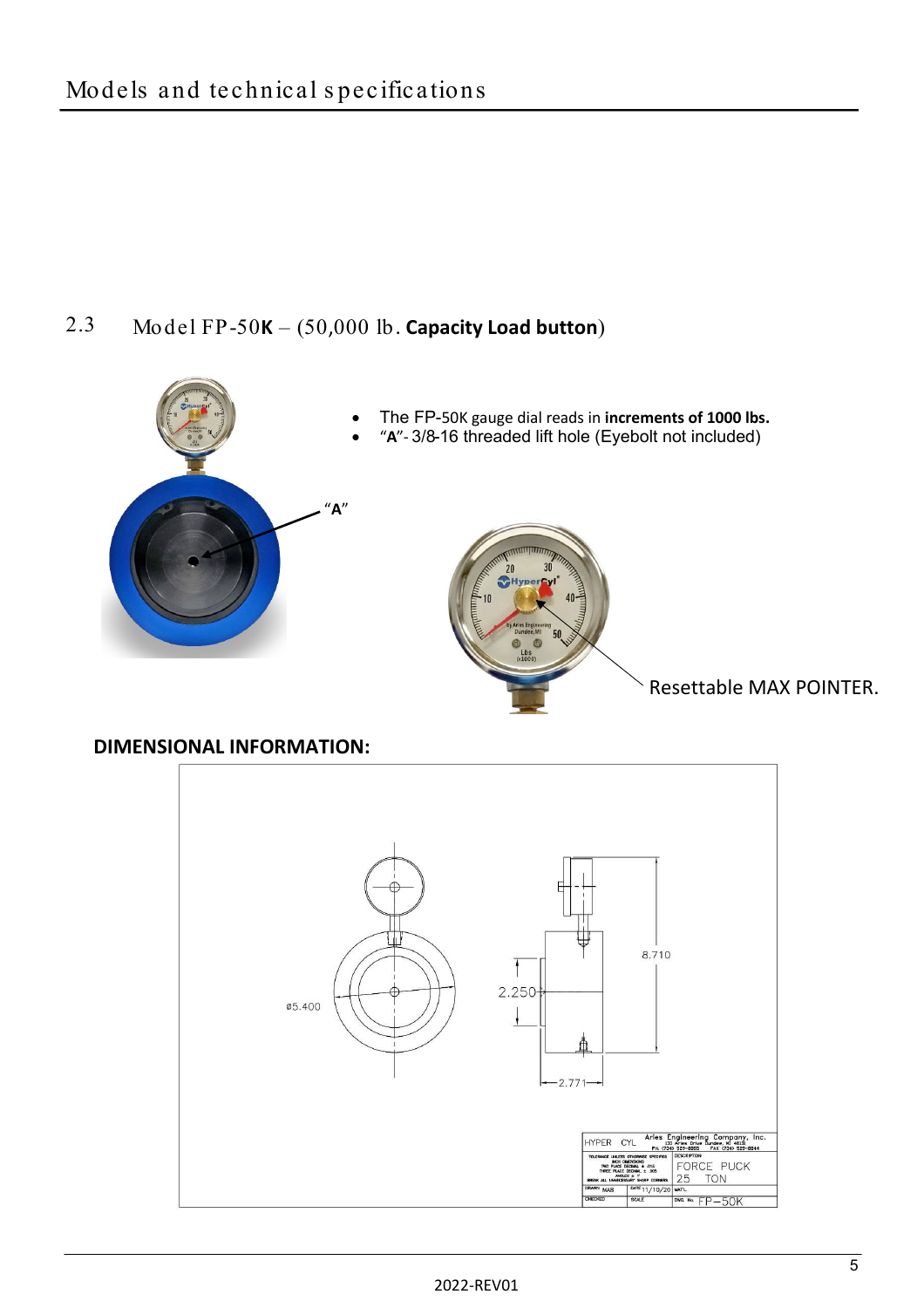# 2.4 Model FP-100**K** – (100,000 lb. **Capacity Load button**)



## **DIMENSIONAL INFORMATION:**

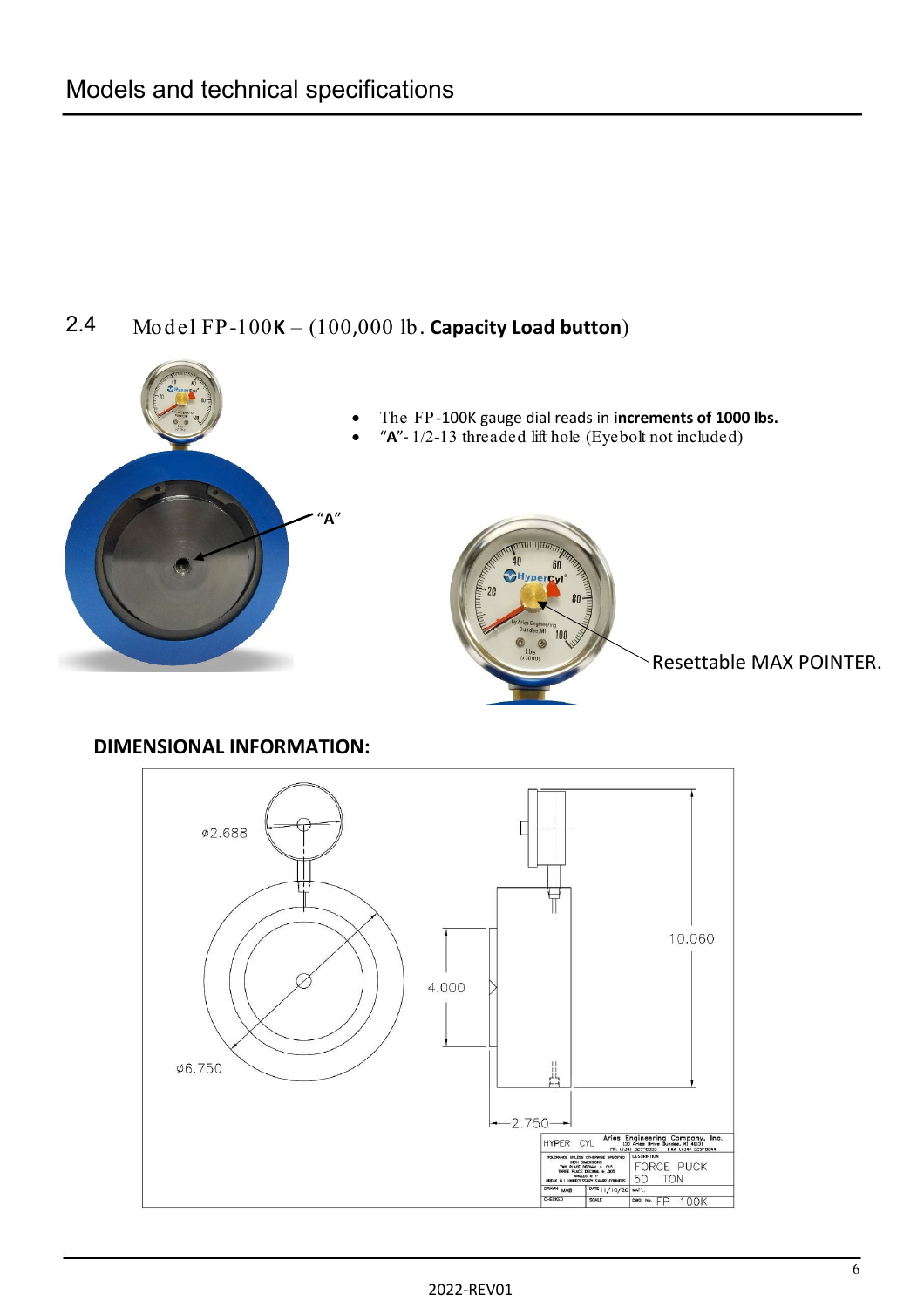The ForcePac uses a conventional piston and cylinder arrangement.

All ForcePac Load Cell bodies are made from 6061 T-6 aluminum surface finished in Blue anodized. The Piston is made from 1018 mild steel surface finished in Black Oxide. The gauge is stainless steel.

The ForcePac is pre-filled with oil from the factory. When the load is applied on the piston, the movement of the piston results in an increase of oil pressure that in turn produces a change in the pressure on the gauge, which has been manufactured in conjunction for the relative bore size.

Because this sensor has no electrical components, it is ideal for use in hazardous areas.

## 3.1 ForcePac capacity

In order to reach the best performance of the measuring system it is very important to select a load cell with the correct capacity.

The following guidelines should be considered when selecting a load cell for a specific task:

- $\Box$  All load cells selected must be of the same capacity when using multiple Forcepacs.
- $\Box$  Estimate the dead weight, including all piping, pumps, agitators, insulation and heating fluid of the installation or device to be measured.
- $\Box$  Add the max. live weight or force of the product to be measured to the dead weight. This is the gross weight or force of the installation/device and contents.
- $\Box$  Divide the gross weight by the number of legs or support points. This is the nominal weight which will be carried by each ForcePac.
- $\Box$  Select a ForcePac with a capacity somewhat greater than the nominal weight. The following should be considered when determining how much greater the load cell capacity should be:



- $\Box$  Is your dead weight accurate?
- $\Box$  Will the load be evenly distributed on all cells?
- $\Box$  Is the installation/machine fitted with an agitator or subjected to shock loading?
- $\Box$  Is overload a risk and what excess force capacity should be added to compensate?
- $\Box$  Will the installation/device be subjected to wind or seismic loading?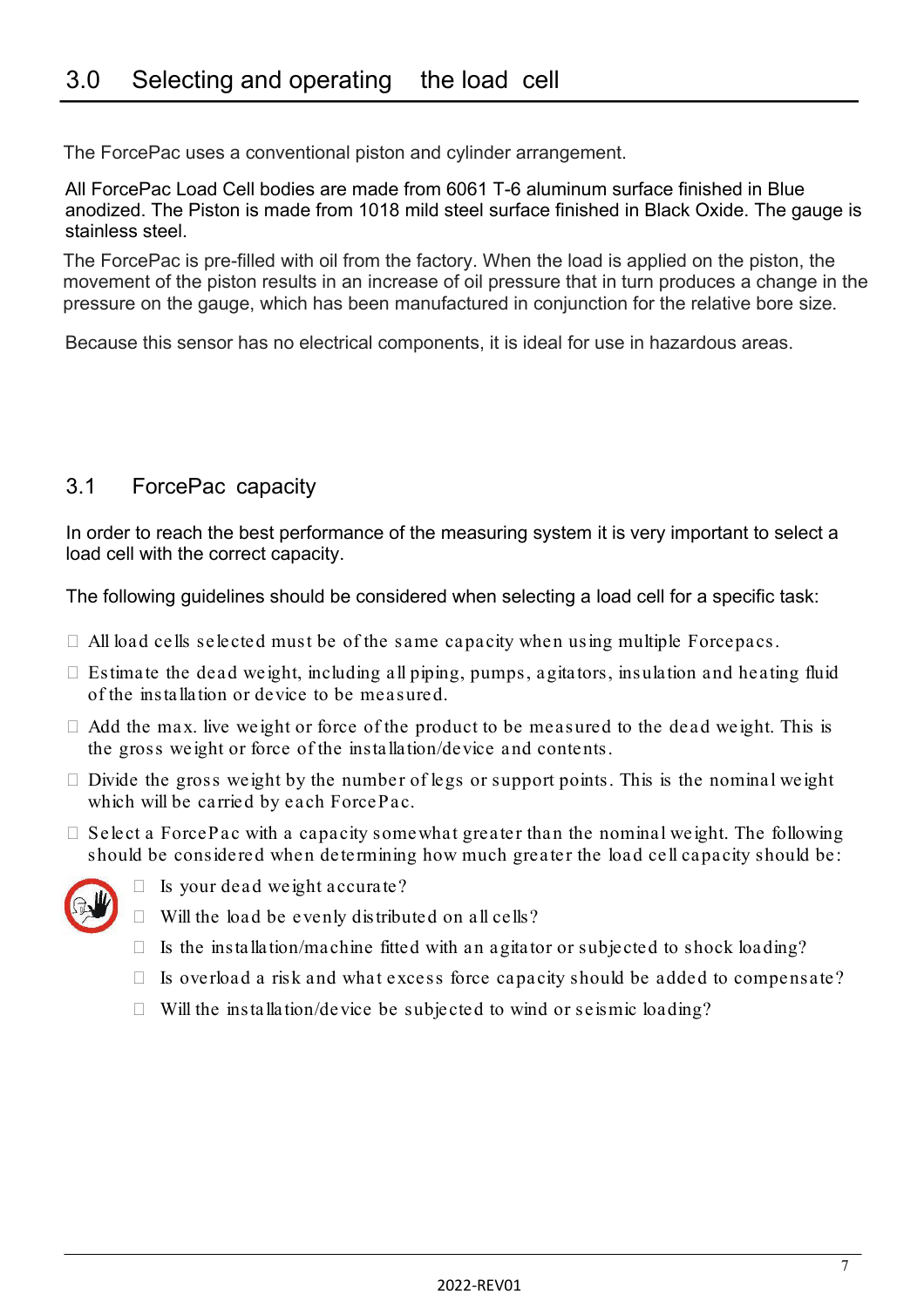

# Warning

Misuse or improper fixturing/staging of the ForcePac presents a liability to both operator and machine.



## Caution…

- $\Box$  Be careful not to apply excessive pressure on or mount anything in contact with the button area.
- $\Box$  Load must be applied uniformly on entire loading surface.
- Any tampering or removal of snap ring will void warranty.

### 3.2.1. Mounting guideline

| 1. Make sure that the load cell is placed on a flat<br>and even surface. |  |
|--------------------------------------------------------------------------|--|
| Maintain a clean surface at all times.<br>2.                             |  |
| 3. The support fixture should contact the largest<br>surface possible.   |  |
| Side load may damage the sensor.<br>4.                                   |  |
| 5.<br>The load fixture must contact the top inner ring<br>only.          |  |
| The load fixture should be applied in line.<br>6.                        |  |
| The load fixture should be applied on the center<br>7.<br>of the button. |  |